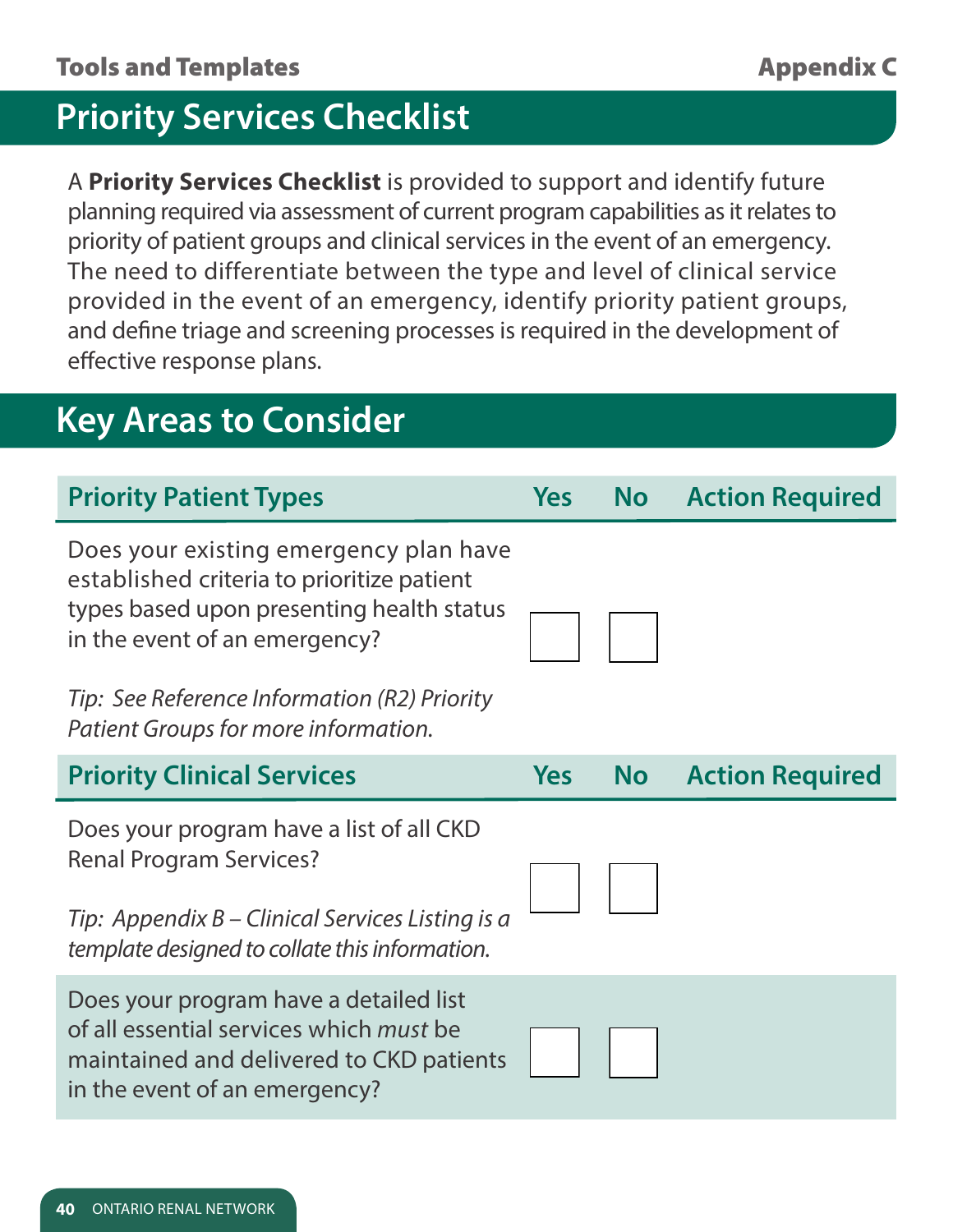| <b>Priority Clinical Services (Cont'd.)</b>                                                                                                                                                                                         | <b>Yes</b> | <b>No</b> | <b>Action Required</b> |
|-------------------------------------------------------------------------------------------------------------------------------------------------------------------------------------------------------------------------------------|------------|-----------|------------------------|
| Does your program have a detailed list<br>of all non-essential services which may<br>be maintained and delivered to CKD<br>patients in the event of an emergency?                                                                   |            |           |                        |
| Has your program incorporated essential<br>and non-essential clinical services and<br>prioritized patient types into all other<br>aspects of your existing emergency<br>management plan?                                            |            |           |                        |
|                                                                                                                                                                                                                                     |            |           |                        |
| <b>Triage &amp; Screening</b>                                                                                                                                                                                                       | <b>Yes</b> | <b>No</b> | <b>Action Required</b> |
|                                                                                                                                                                                                                                     |            |           |                        |
| Do you have a designated CKD<br>Program Triage Officer (physician or<br>advanced practice nurse) to oversee triage/<br>screening operations of CKD in the<br>event of an emergency?                                                 |            |           |                        |
| Do you have a well-defined standardized<br>triage process designed for CKD patients<br>in order to manage patient intake,<br>identification and triage of both acute and<br>chronic renal patients in the event of an<br>emergency? |            |           |                        |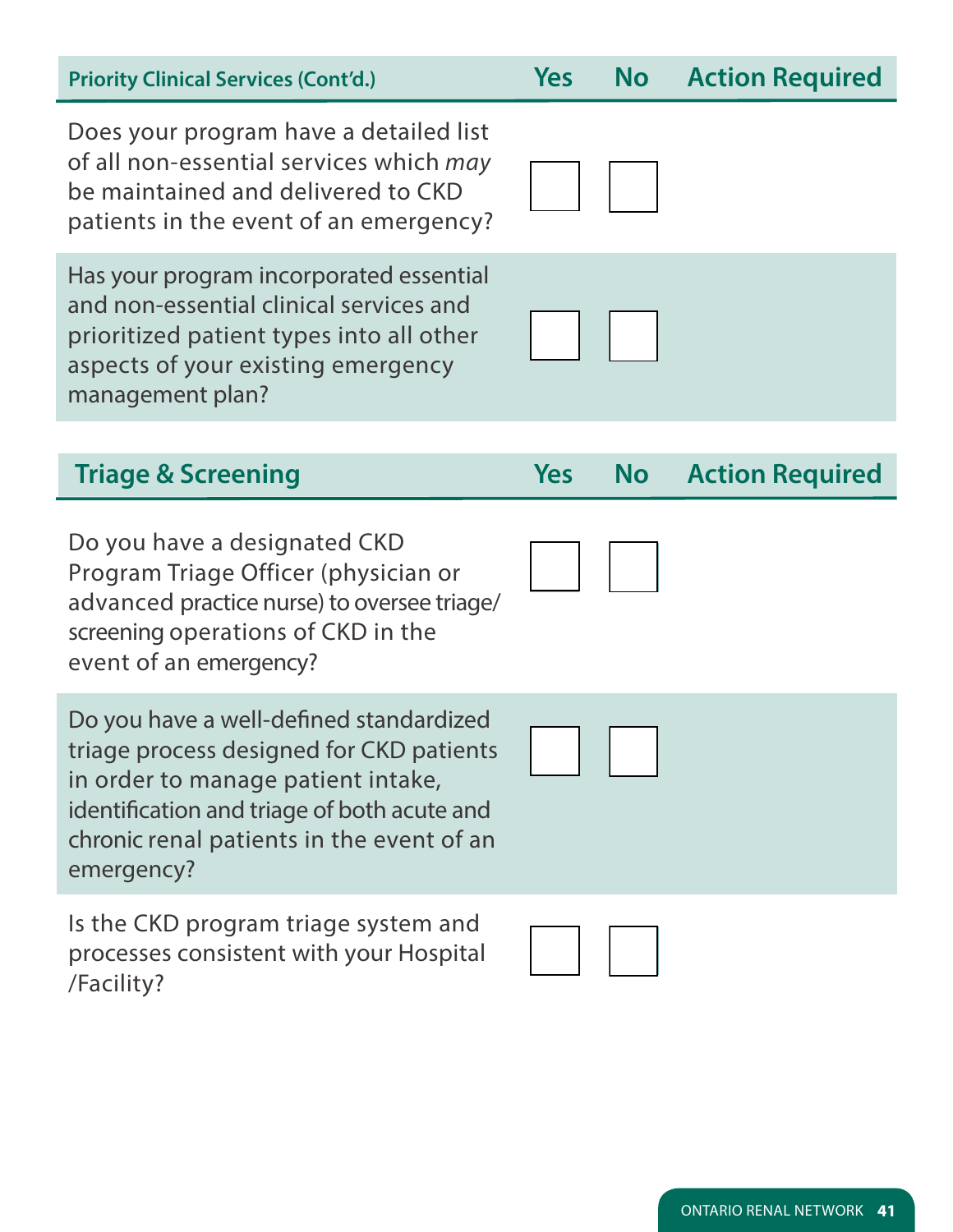| <b>Triage &amp; Screening (Cont'd.)</b>                                                                                                                         | <b>Yes</b> | <b>No</b> | <b>Action Required</b> |
|-----------------------------------------------------------------------------------------------------------------------------------------------------------------|------------|-----------|------------------------|
| Do you have a clinical area(s) within your<br>CKD Program or facility identified for use<br>for triage and screening in the event of an<br>emergency?           |            |           | 9                      |
| Do you have an alternative clinical<br>area(s) within your program or facility<br>identified for use for triage and screening<br>in the event of an emergency?  |            |           | 8                      |
| Does your program have defined CKD<br>surge demand (patient volumes) which<br>trigger activation of alternative triage<br>support in the event of an emergency? |            |           | 7                      |
| Do you have established triage protocols<br>for CKD patients in the event of an<br>emergency in order to optimize accuracy<br>of the triage process?            |            |           | 6                      |
| Do you have standardized screening<br>tools in place for screening patients<br>during triage? (i.e. Febrile Respiratory<br>Illness - FRI)                       |            |           | 5                      |
| Does your program have standardized<br>triage and screening documentation<br>tools developed for use in the event of<br>an emergency?                           |            |           | 4                      |
| Has your program considered how a CKD<br>triage and screening process may impact<br>other areas of your hospital or facility?                                   |            |           | 3                      |